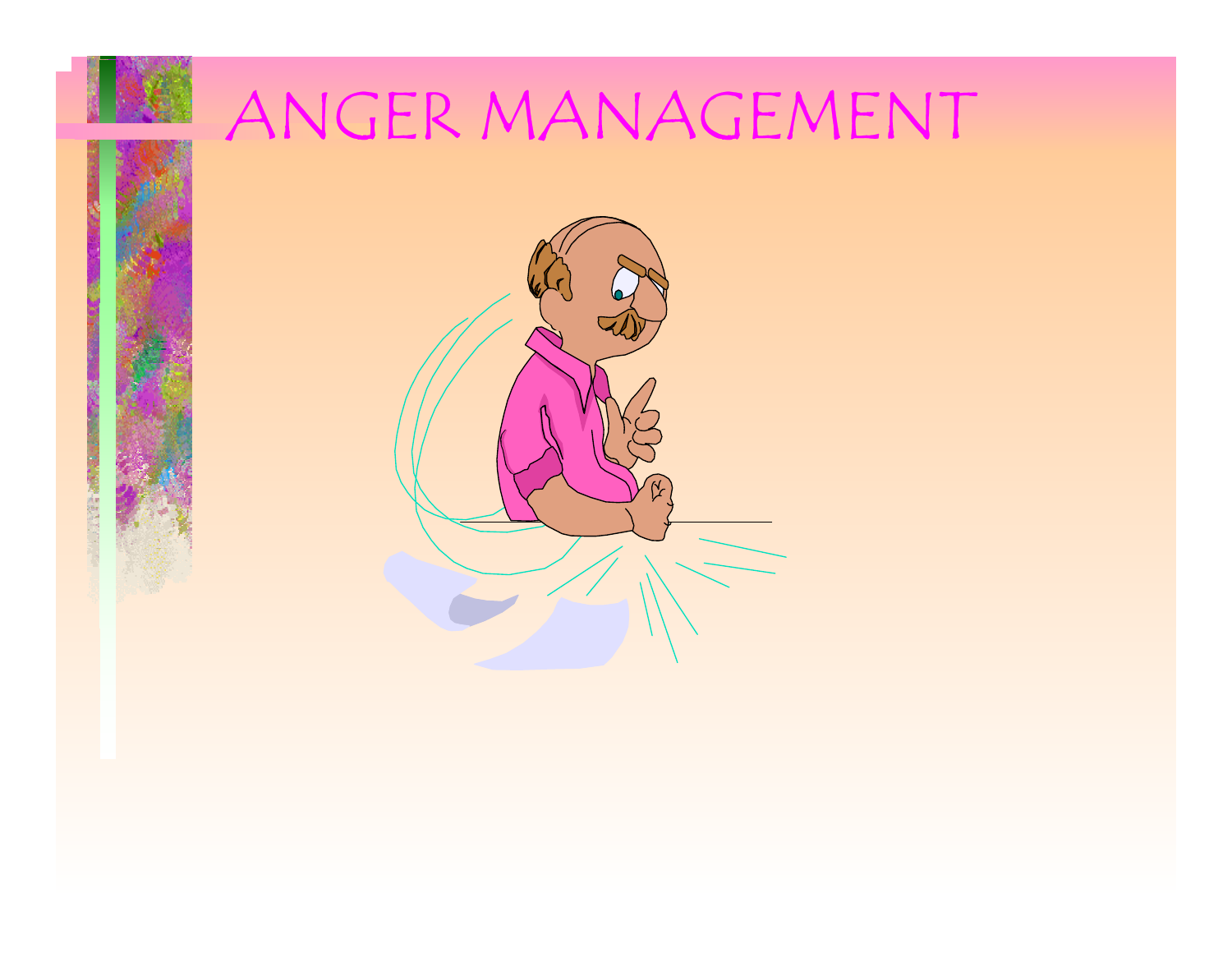

## WHAT IS ANGER?

- An emotional state.
- $\diamond$   $\hspace{0.1em}\textsf{V}$ aries in intensity
- $\bm\diamondsuit$ A coping mechanism.
- $\bm\diamondsuit$  How you deal with events that threaten the body, self-esteem or values.
- Related to fear.
- Can be destructive and lead to problems at work, in relationships, quality of life.
- $\bm\diamondsuit$  Feeling mad in response to frustration or injury.
- $\bm\diamondsuit$ Distorted thinking.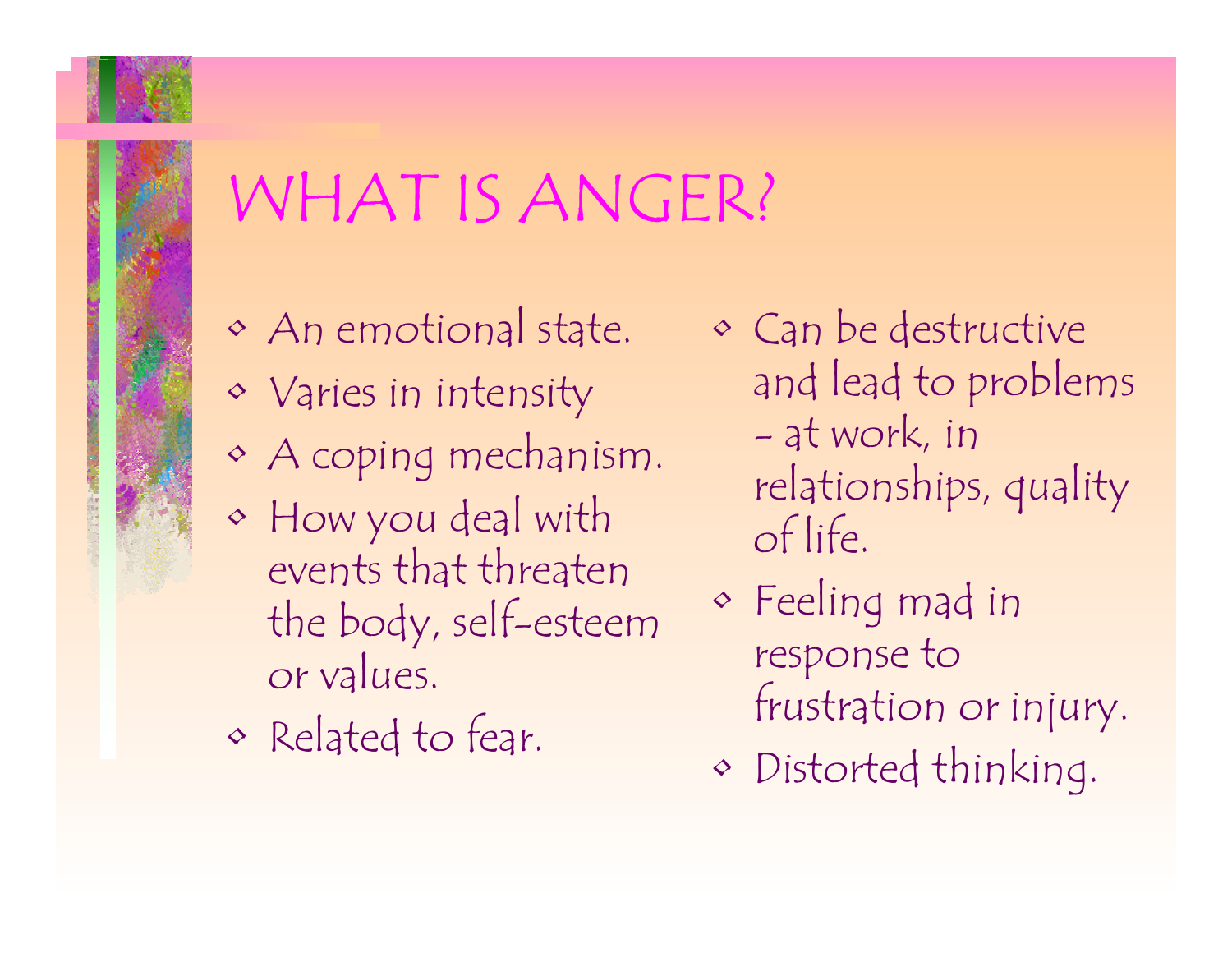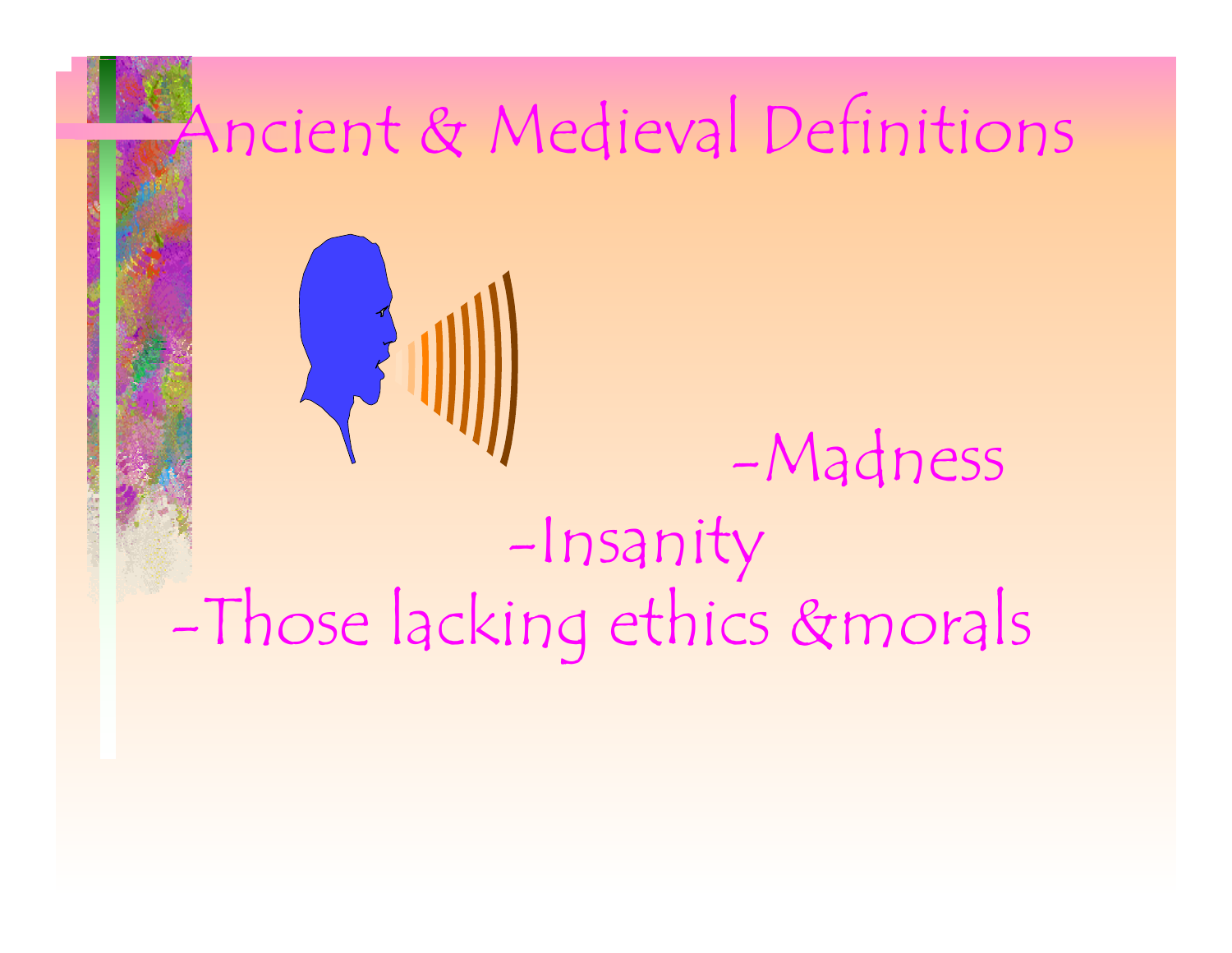

## CURRENT VIEWS

- $\bm\diamondsuit$  Angry people are hostile. (Hostility is a chronic state of anger.
- $\bm\diamondsuit$  Hostility is a permanent personality characteristic.
- $\bm\diamondsuit$ Hostile people are unhappy.
- $\bm\diamondsuit$ Angry people are emotionally insecure.
- $\bm\diamondsuit$ Angry people have a low sense of self.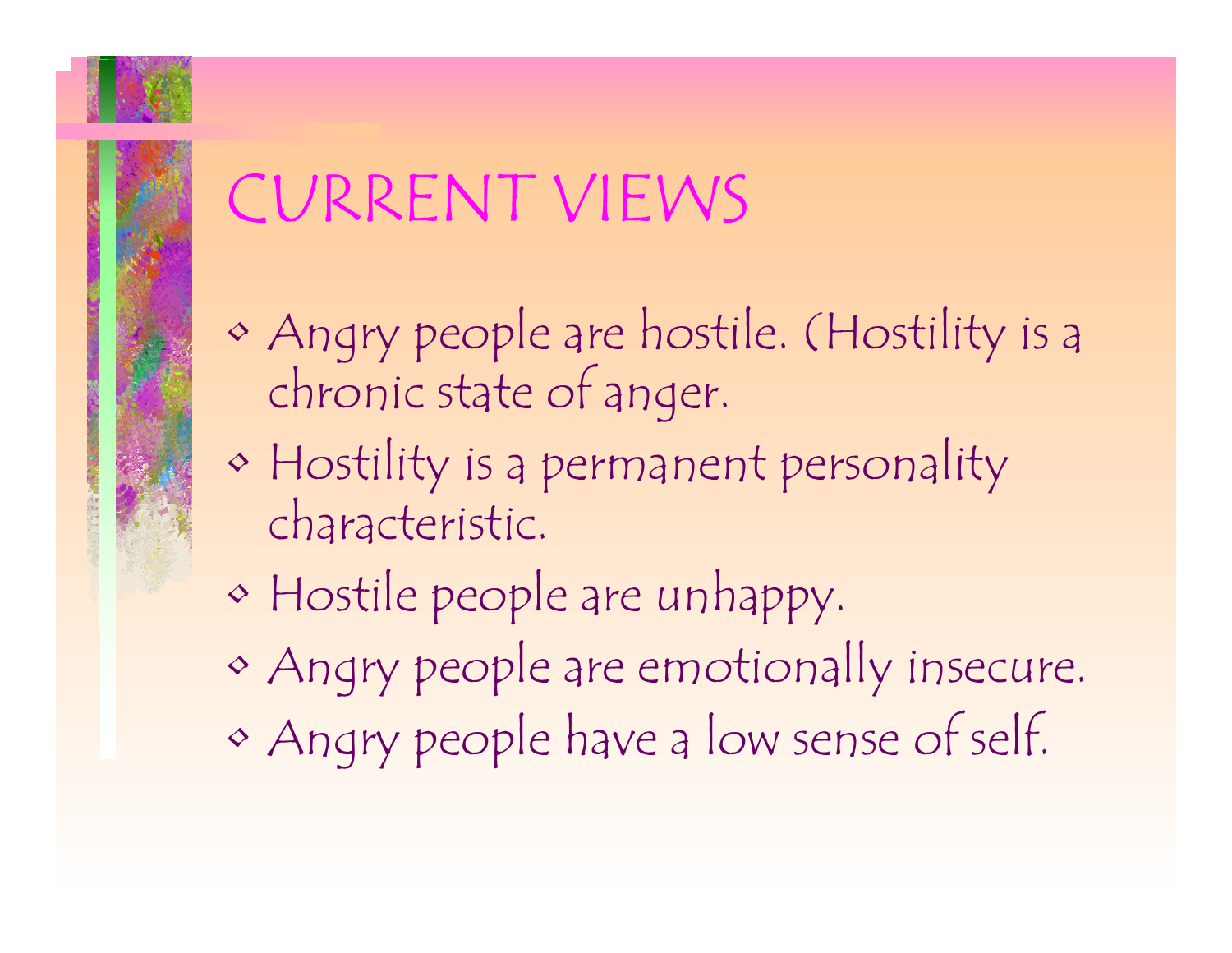### EFFECTS OF ANGER

- $\bm\diamondsuit$ Anger---> Rage ---> Violence
- $\bm\diamondsuit$  Does great harm - more than any other emotion.
- $\bm\diamondsuit$  Associated with crime, abuse, poor working conditions, poor health.
- $\bm\diamondsuit$  Reports from Statistics and Surveys:
	- –Road rage -> 8,000 deaths, 1 million injuries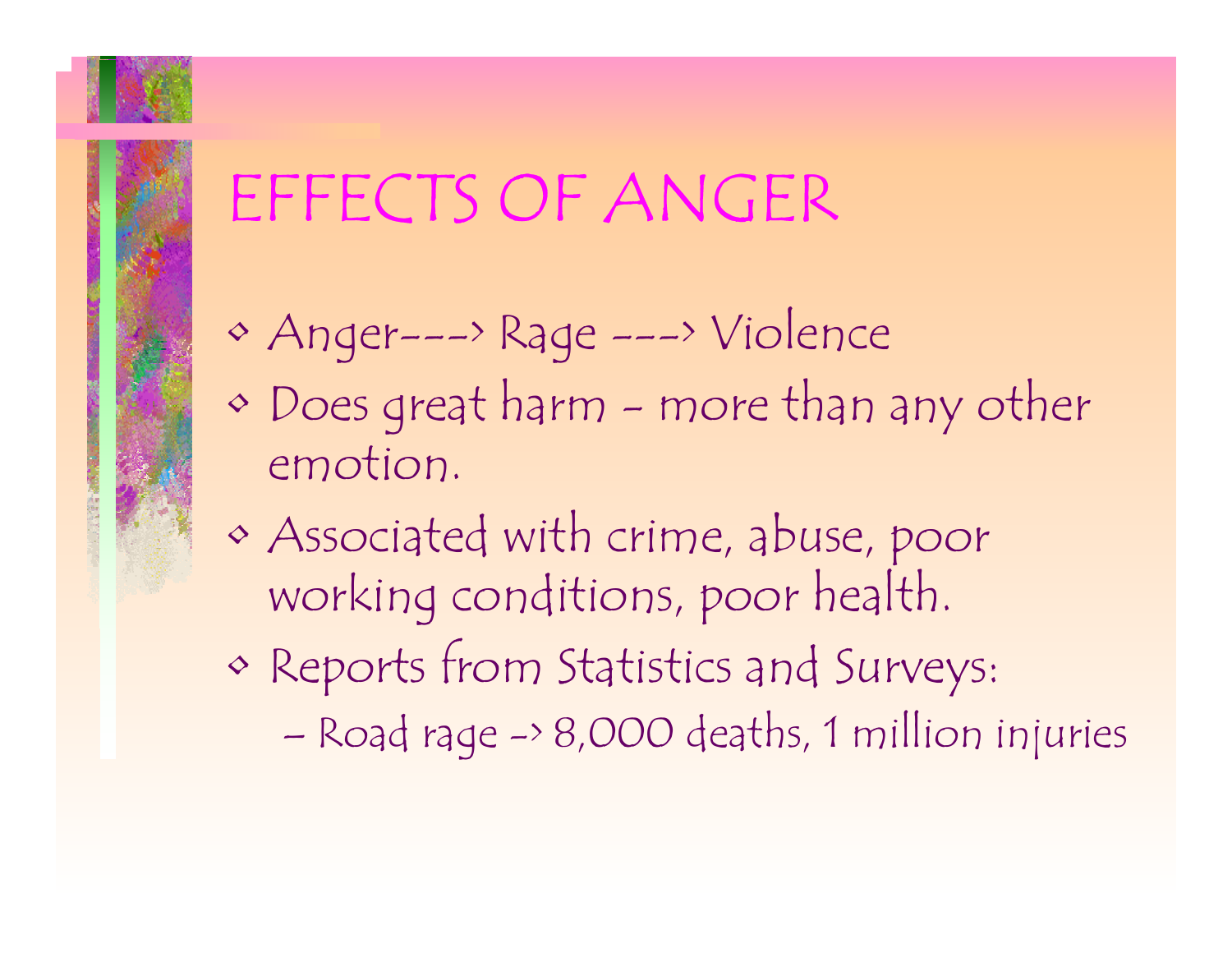## EFFECTS OF ANGER

- $\bm\diamondsuit$ Polls reveal that people indicate that they feel like killing others.
- Crime rate soars: rapes, murders, battering, child abuse, domestic abuse.
- 1 in 5 women are raped 683,000 in 1990 -30% were less than 11 years of age.
- $\bm\diamondsuit$  Children between 3-17 years are the most violent.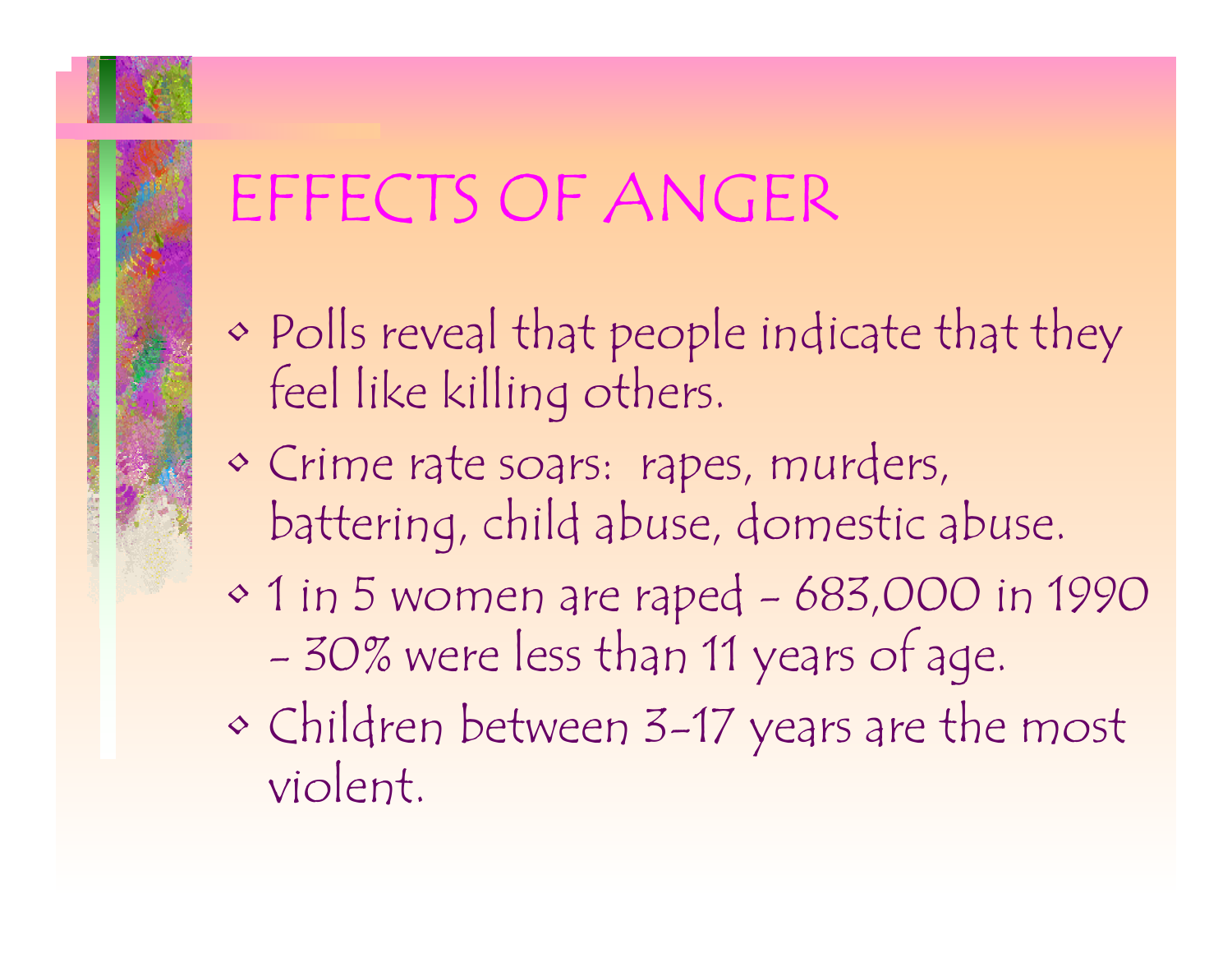

## CHARACTERISTICS OF ANGRY PEOPLE

- $\bm\diamondsuit$  Hostility - silently or overtly
- $\bm\diamondsuit$ Marital problems
- $\diamond$  Greater stress in interpersonal aspects of work.
- $\bm\diamondsuit$  Uses threat of anger to manipulate others.
- $\bm\diamondsuit$  Negative view of work.
	- Less open-minded.
	- $\bm\diamondsuit$  Hostile people are unhappy.
	- Report more difficulties at work.
- $\bm\diamondsuit$ Less job satisfaction.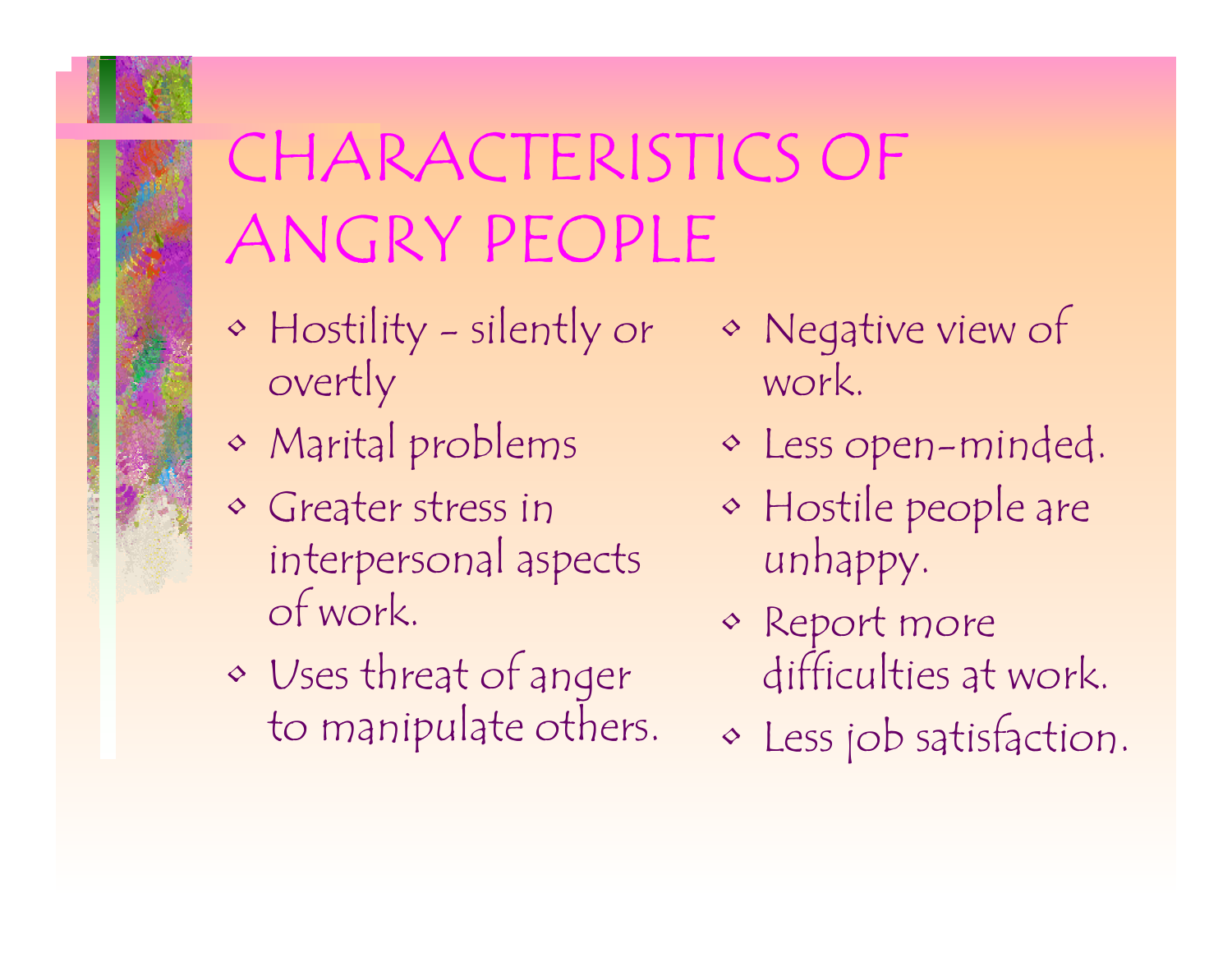# CHARACTERISTICS OF ANGRY PEOPLE

- $\bm\diamondsuit$ Are cynical.
- Have antagonistic interactions.
- Less tolerant.
- Less understanding.
- $\bm\diamondsuit$ Less socially responsible.
- Distrustful, resentful.
- Competitive.
- $\bm\diamondsuit$  Blame others, put down others and demean others as a way of seeking revenge.
- Influence other people to share their cynicism & pessimism.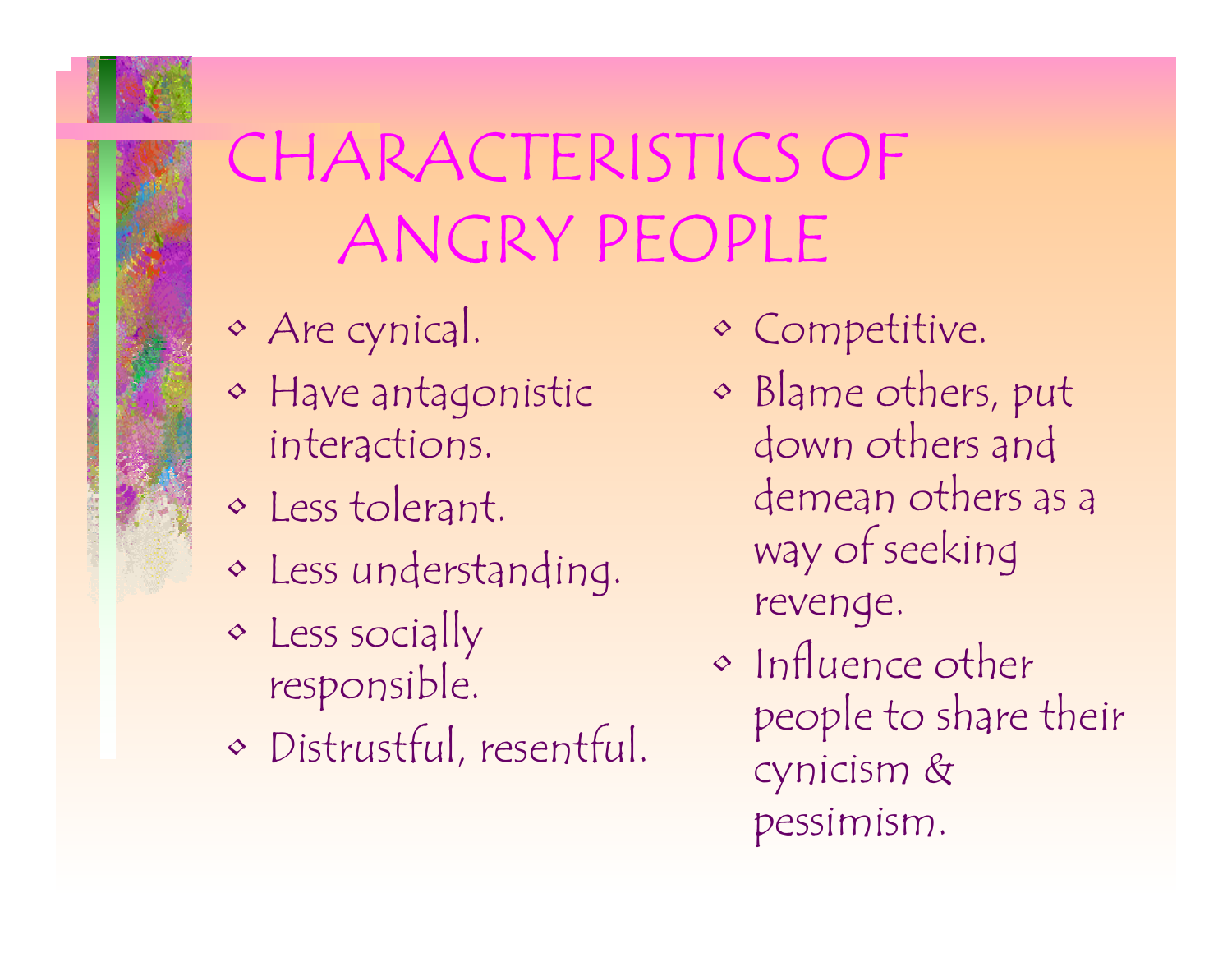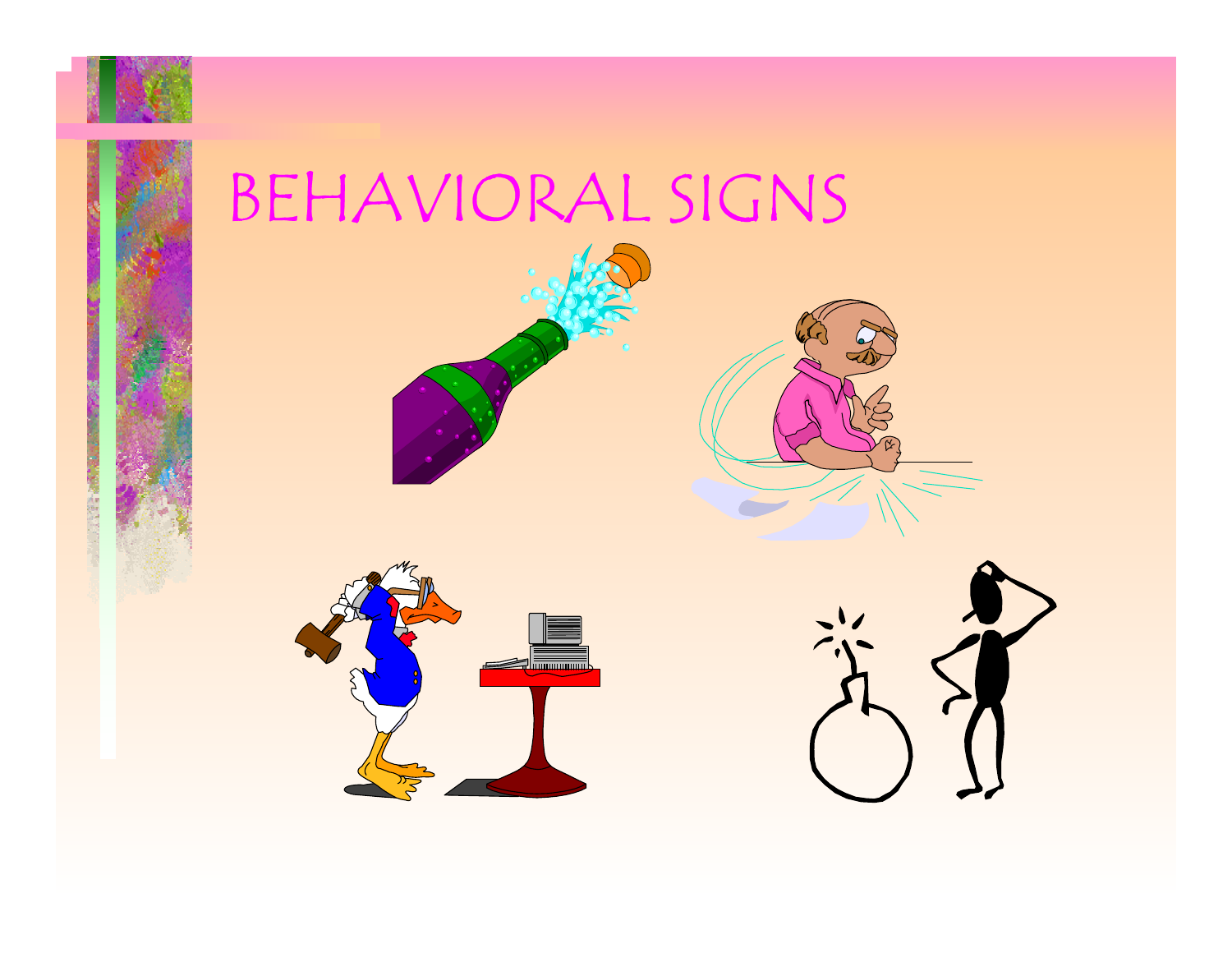## BEHAVIORAL SIGNS

- $\bm\diamondsuit$  Chronically angry people frequently create unfriendly social environments for themselves by the way they deal with anger.
- $\bm\diamondsuit$  Verbal antagonism and condescending remarks --> fuels antagonism from others.
- $\bm\diamondsuit$  Assaults: physical, rage, slapping, shoving, using a weapon.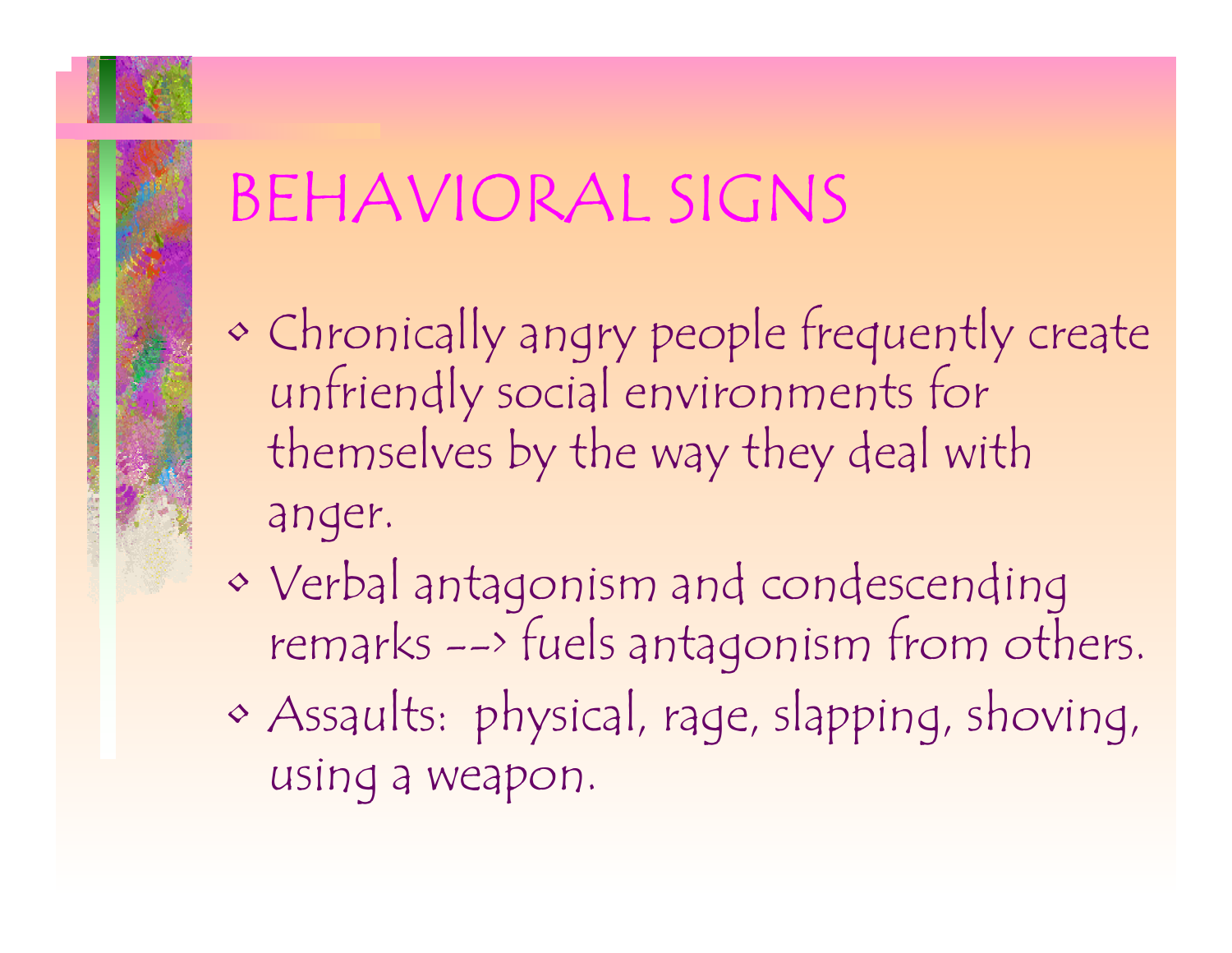## BEHAVIORAL SIGNS

- $\bm\diamondsuit$  Aggressive: overly critical, fault finding, name-calling, sarcasm, prejudice, cynical humor and teasing, flashes of temper.
- $\bm\diamondsuit$  Hurtful: malicious gossip, stealing, trouble-making, revengeful, passively resistant, interferes with progress.
- $\bm\diamondsuit$  Rebellious: open defiance, indirectly challenging.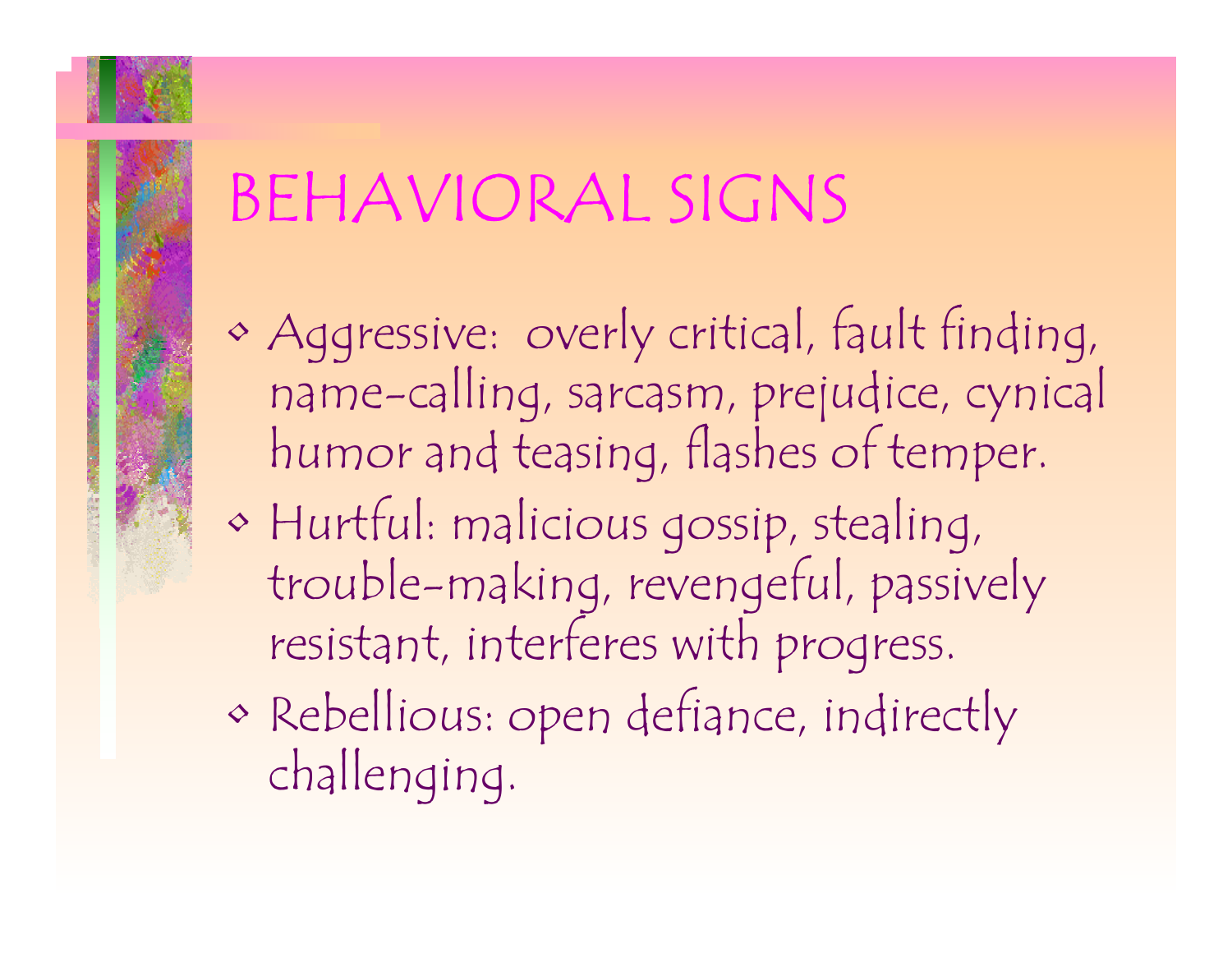## BEHAVIORAL SIGNS

- $\bm\diamondsuit$  Health: smokers, drink more alcohol and coffee, consume more calories. Poor health overall.
- $\bm\diamondsuit$  Others: resentful, jealous, envious, argumentative, unforgiving, tired and anxious.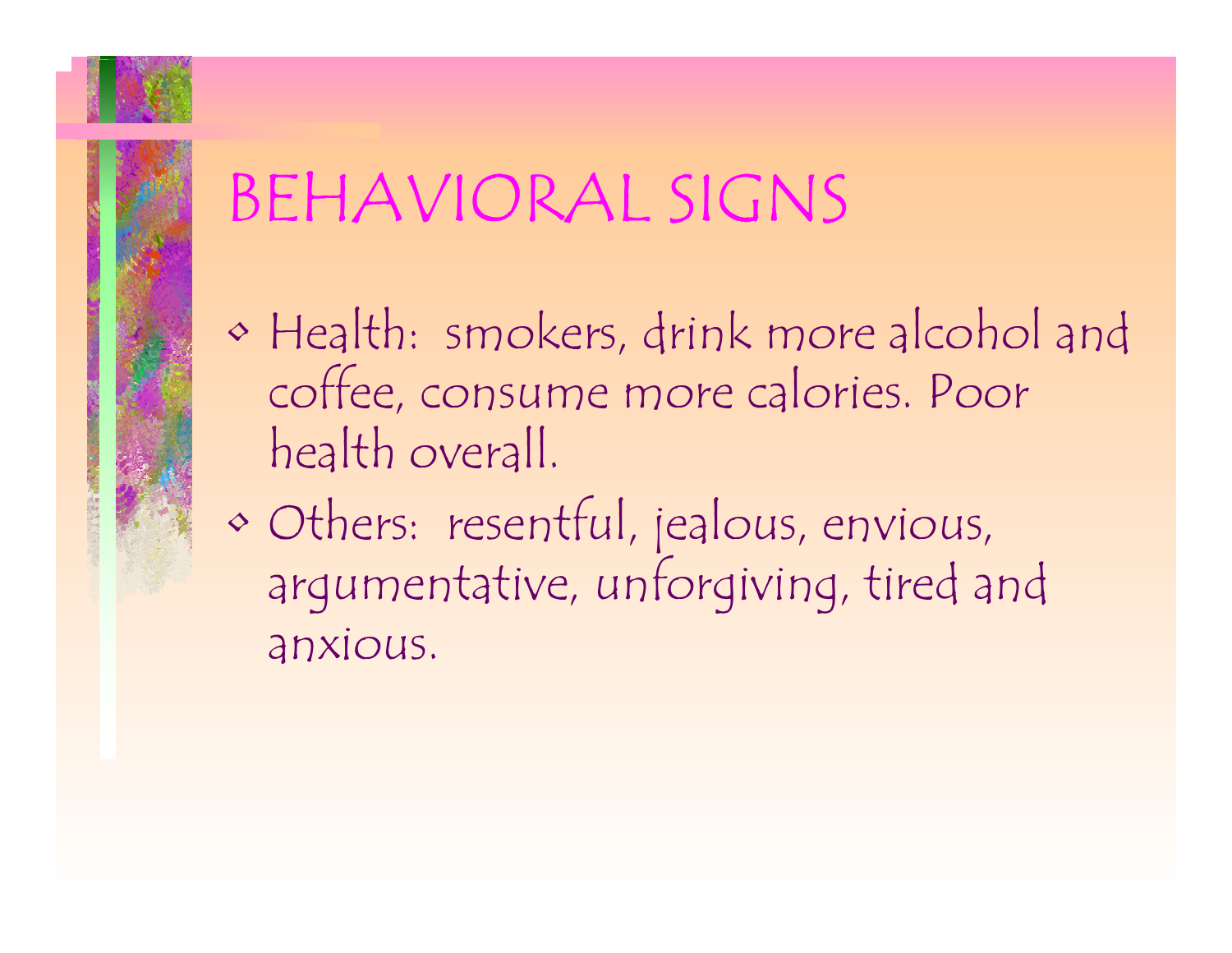

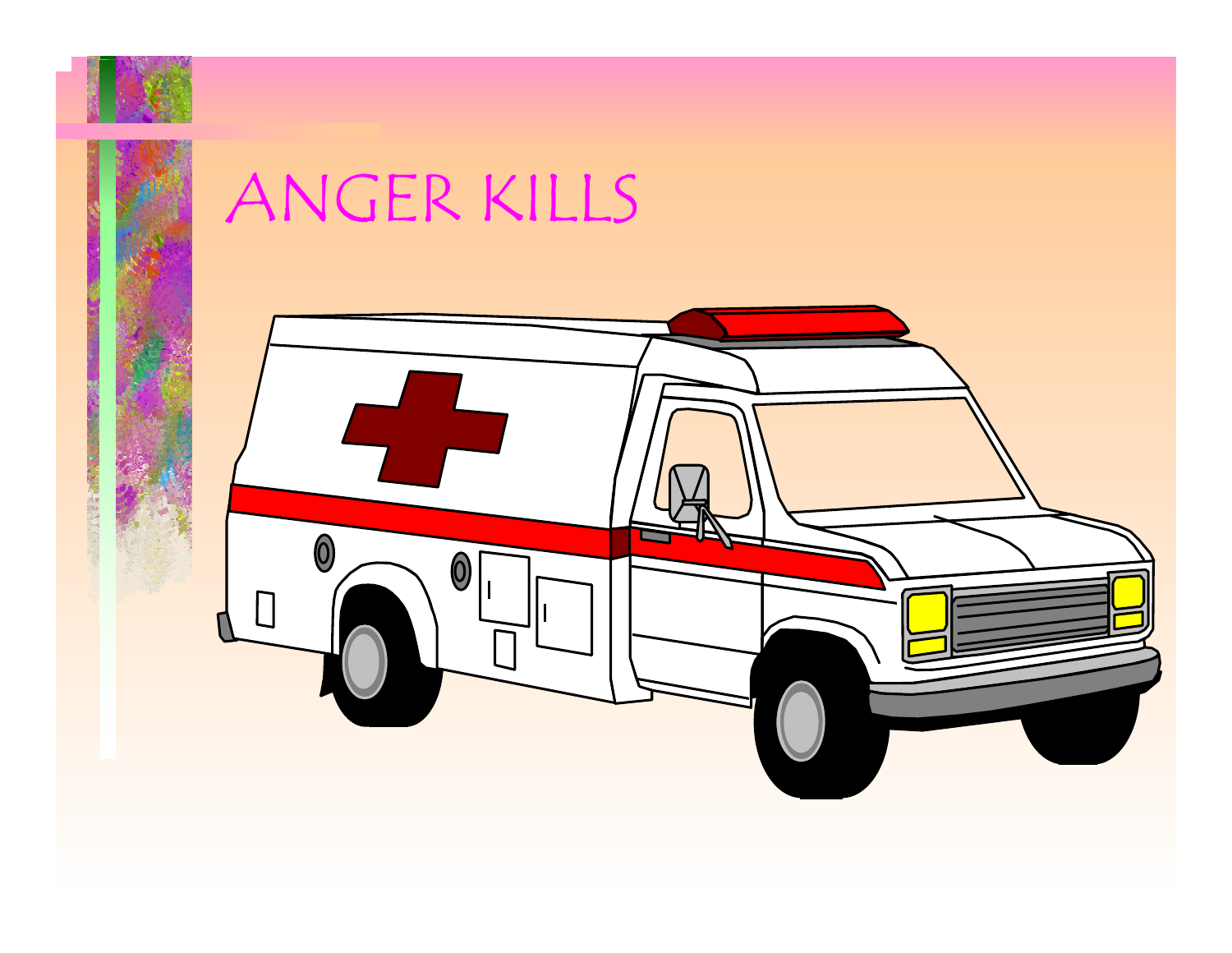$\bm\diamondsuit$  Thought -> Brain -> "Let's Get Mad" -> autonomic nervous system -> release of hormones & chemicals in blood -> increases heart -> increases blood sugar and pressure -> increases breathing -> impairs senses -> releases deadly cortisol for "fight or flight" -> drains adrenal <sup>g</sup>lands -> stimulates fat cells ->converts to cholesterol.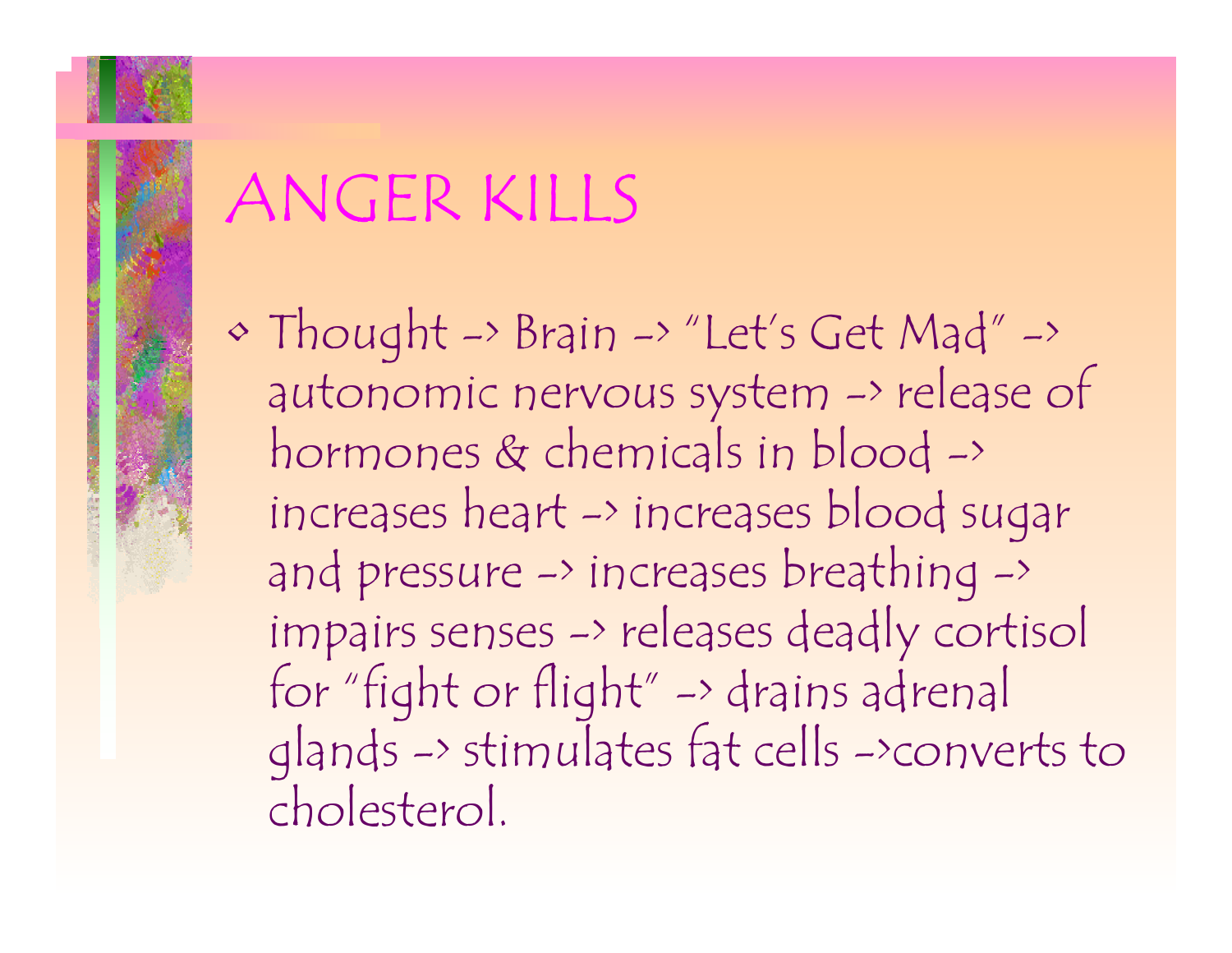- $\bm\diamondsuit$ To get angry is to slowly commit suicide.
- $\bm\diamondsuit$  Anger releases a slow-acting poison. Is toxic. Damages immune cells.
- $\bm\diamondsuit$  Cumulative effect: cholesterol buildup which blocks blood flow to arteries starving heart.
- $\bm\diamondsuit$  Causes release of chemicals and killer venom.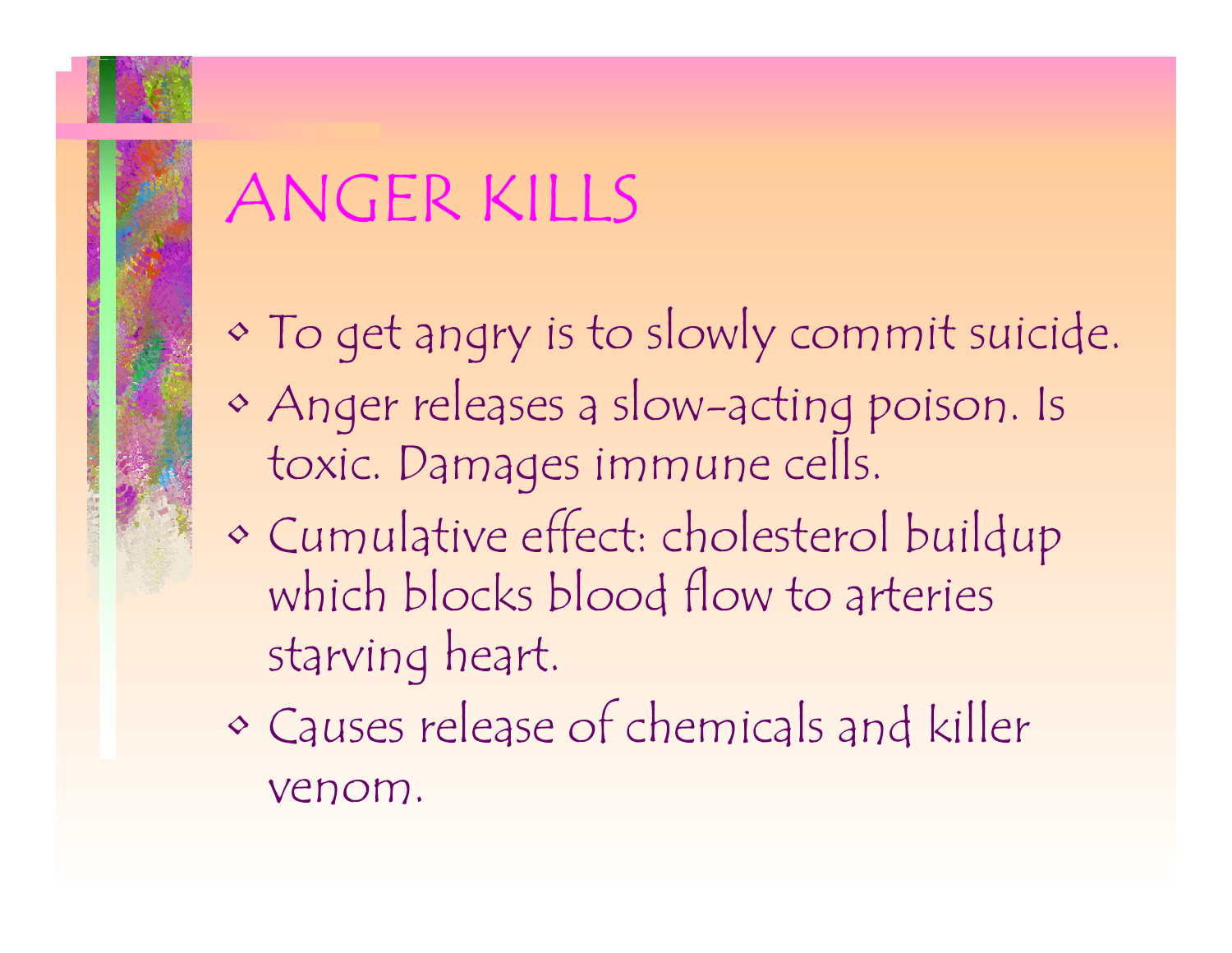- · Decreases production of serotonin which activates the sympathetic nervous system<br>which speeds up release of cortisol - killer venom. Decreases action of parasympathetic nervous system.
- $\bm\diamondsuit$ Cortisol is potently dangerous - it lasts for 13 hours at the cellular level when released.
- $\bm\diamondsuit$ Linked to cancer. Causes slow burn.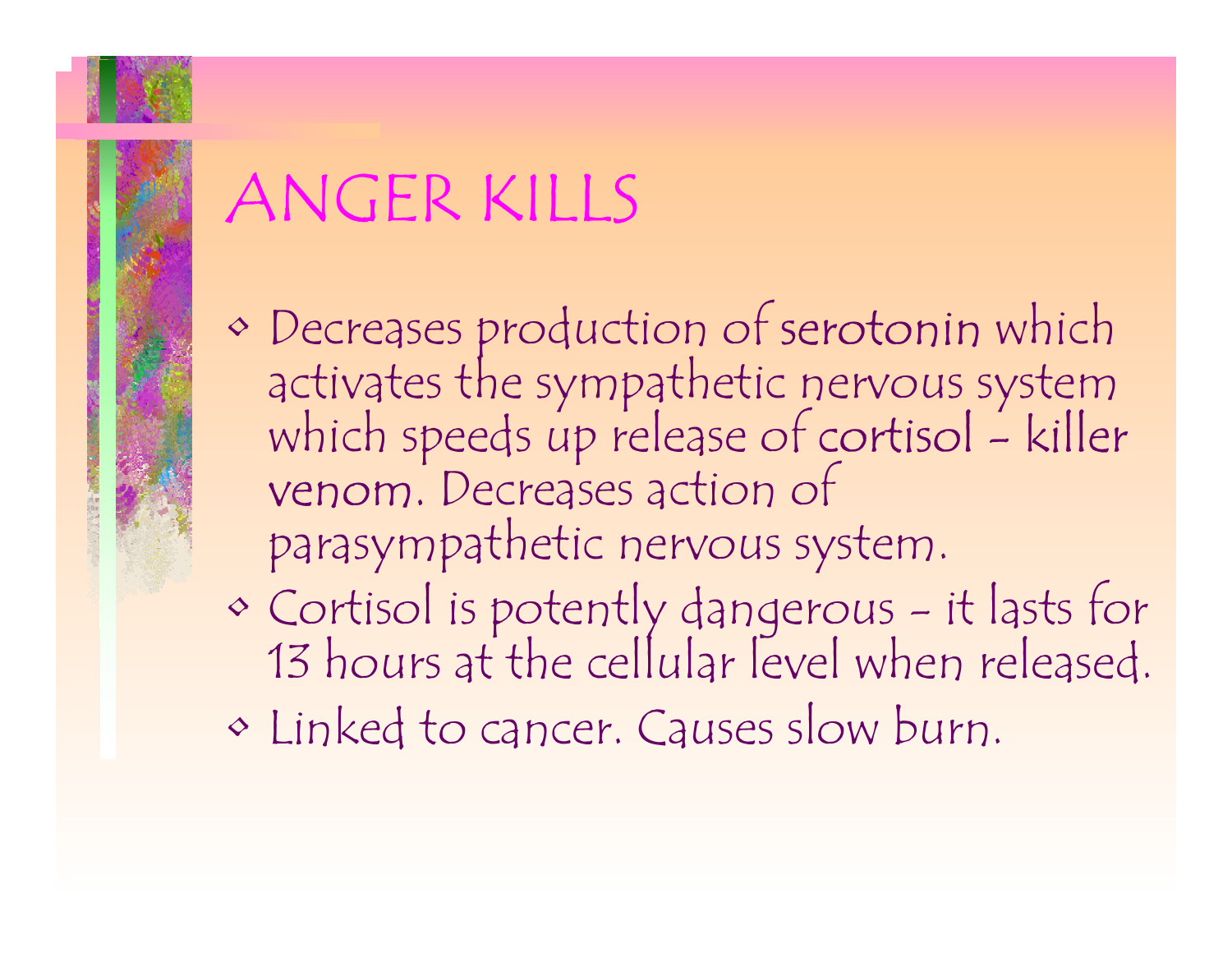

 $\bm\diamondsuit$  Suppressed anger is equally as bad --> bitterness, depression, high blood pressure, heart disease, colitis and other illnesses.

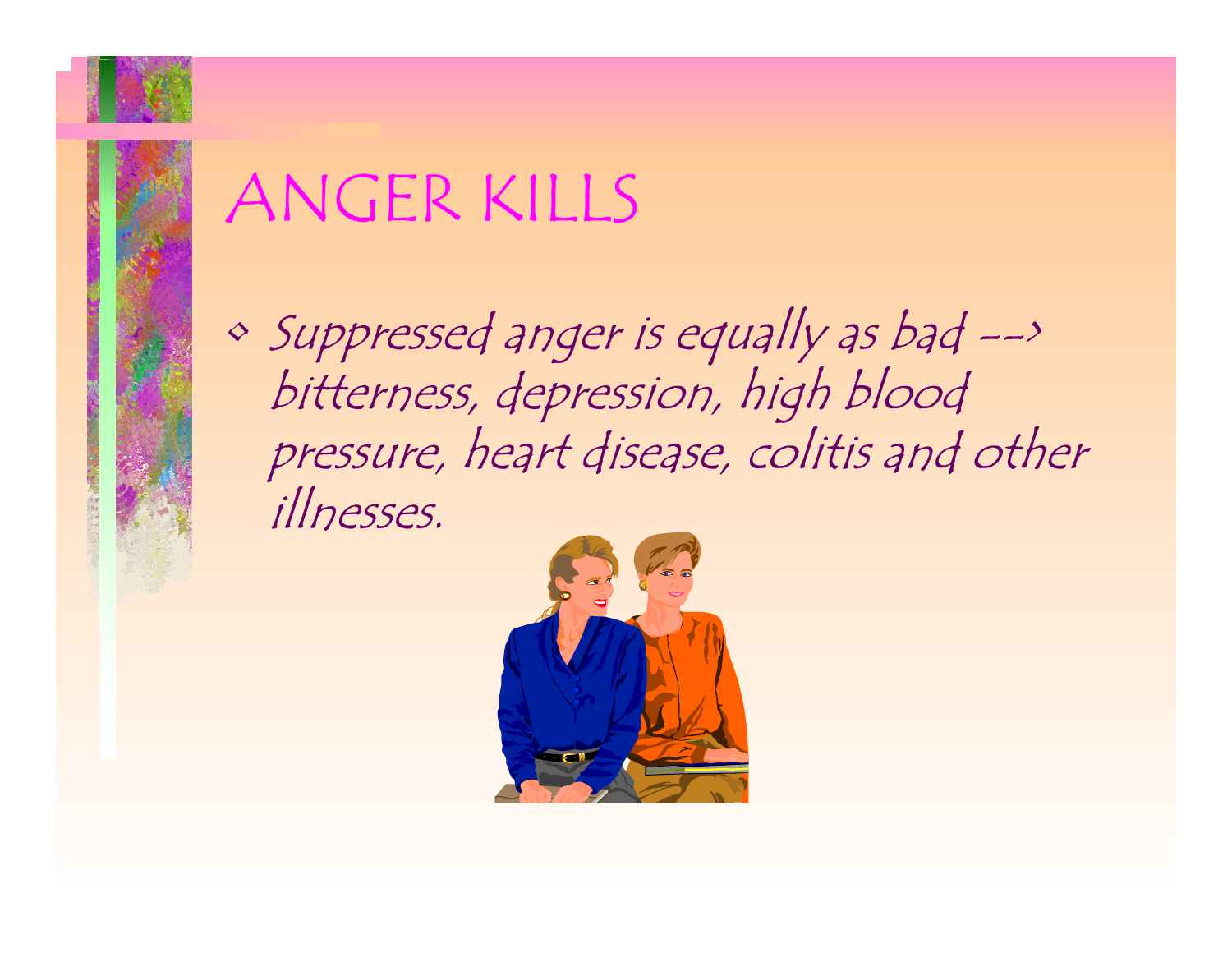

## WAYS TO MANAGE AND EXPRESS ANGER



- $\bm\diamondsuit$  Two Rules to Live By: – "Don't Sweat the Small Stuff."
	- "Most Matters are Small Stuff."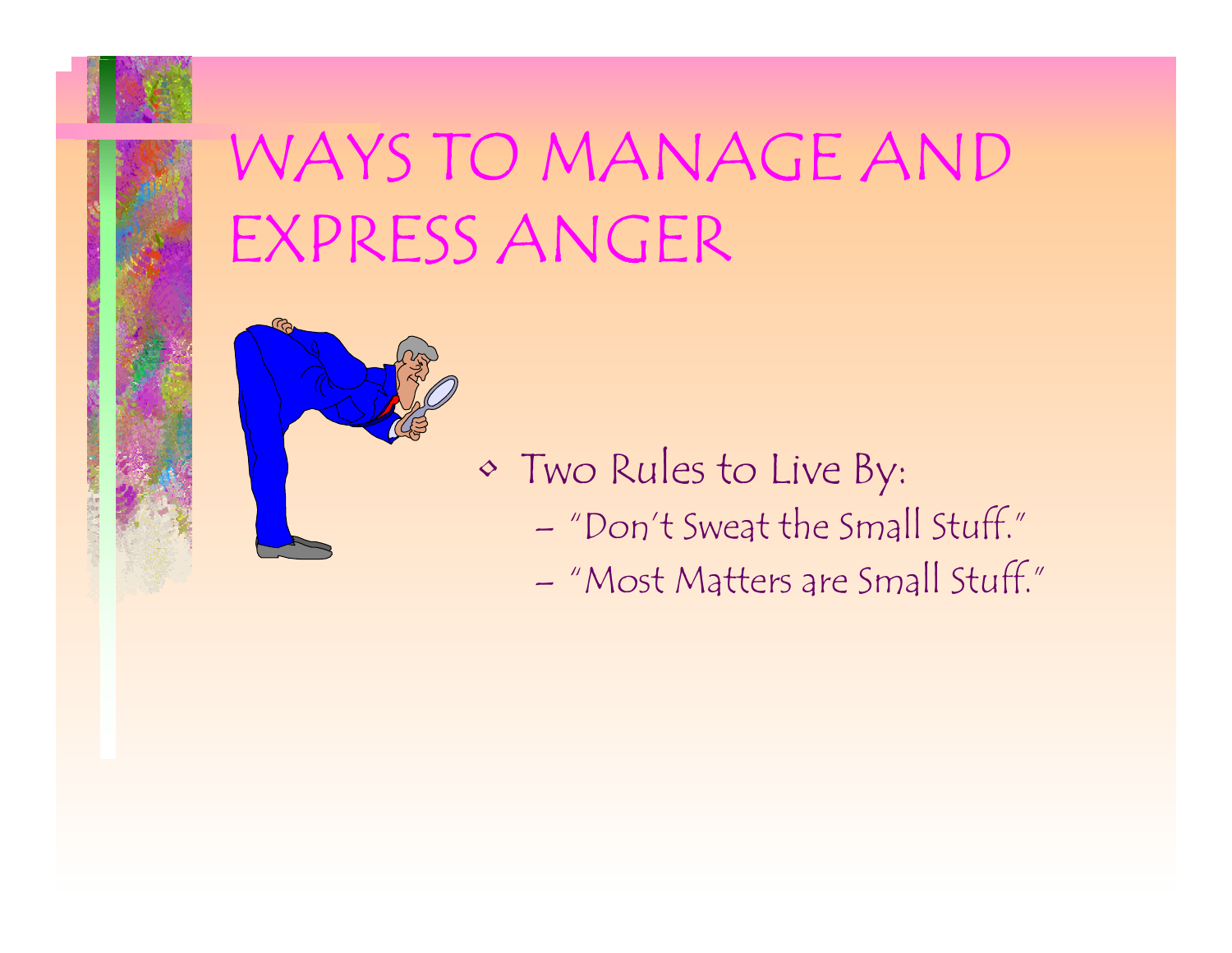## Learning to Manage Anger Can Be A Life Saver!

- $\bm\diamondsuit$  If you are an angry person, an abuser, an oppressor -- work on changing your habits!
- $\bm\diamondsuit$  If you are a person impacted by an angry person, you must alleviate the assaults the angry person makes to your person and body or eliminate the angry person from your life! [Anger is like second-hand smoke. It can kill a non-hostile person too! ]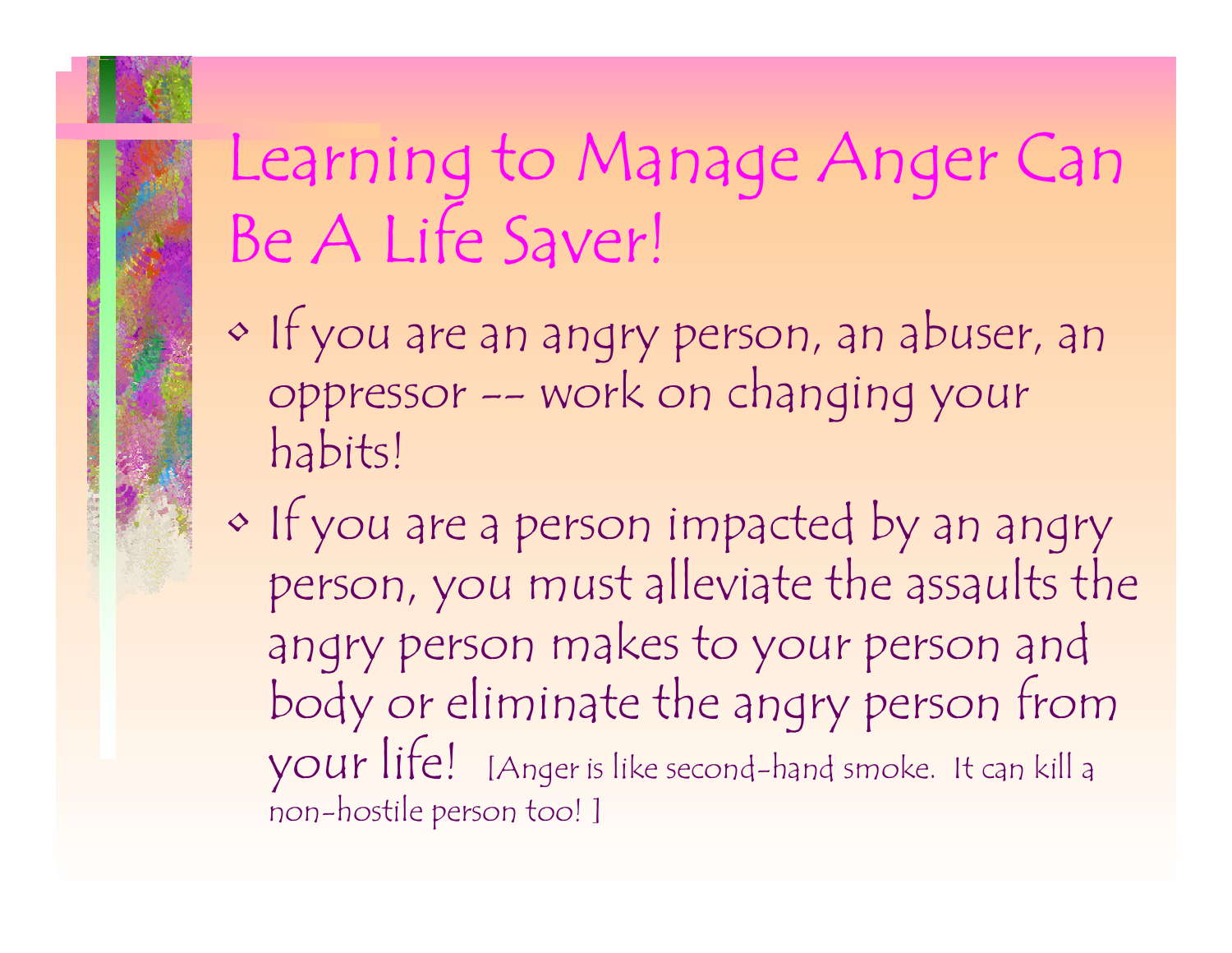

## SOME SUGGESTED STRATEGIES

- Stress Inoculation.
- $\bm\diamond$  Flooding or Frustration Training.
- Meditation, Relaxation.
- Assertiveness.
- $\bm\diamondsuit$ Be Empathic.
- Learn To Be Fair.
- Learn to Hold Back Anger.
- Stop Using Your Temper To Get Your Way.
- Practice Listening.
- Improve Communication.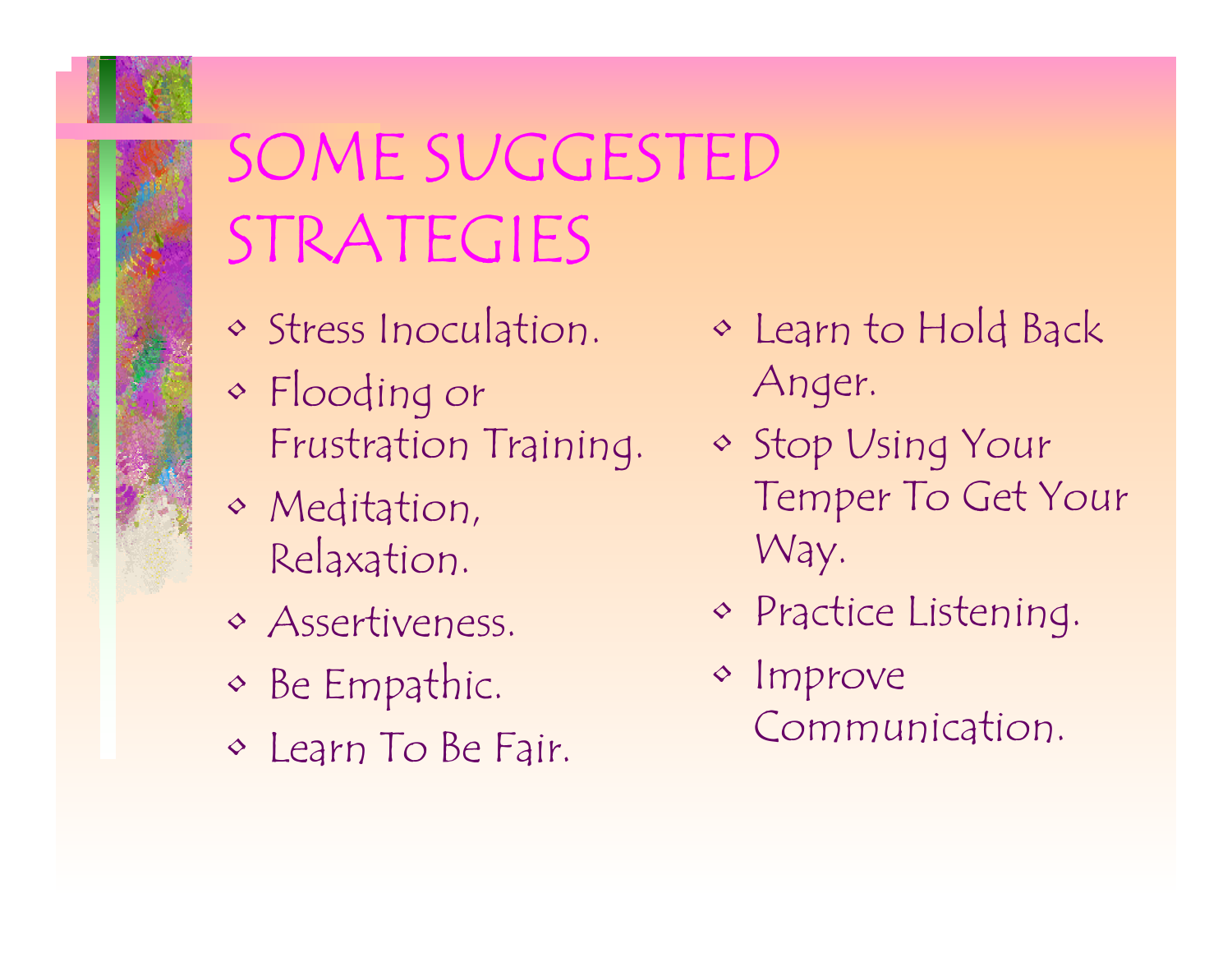## SUGGESTED STRATEGIES

- Cognitive Restructuring.
- $\bm\diamondsuit$ Stop Hostile Fantasies.
- $\bm\diamondsuit$ Respect Others.
- Practice Forgiveness.
- Have a Sense of Humor.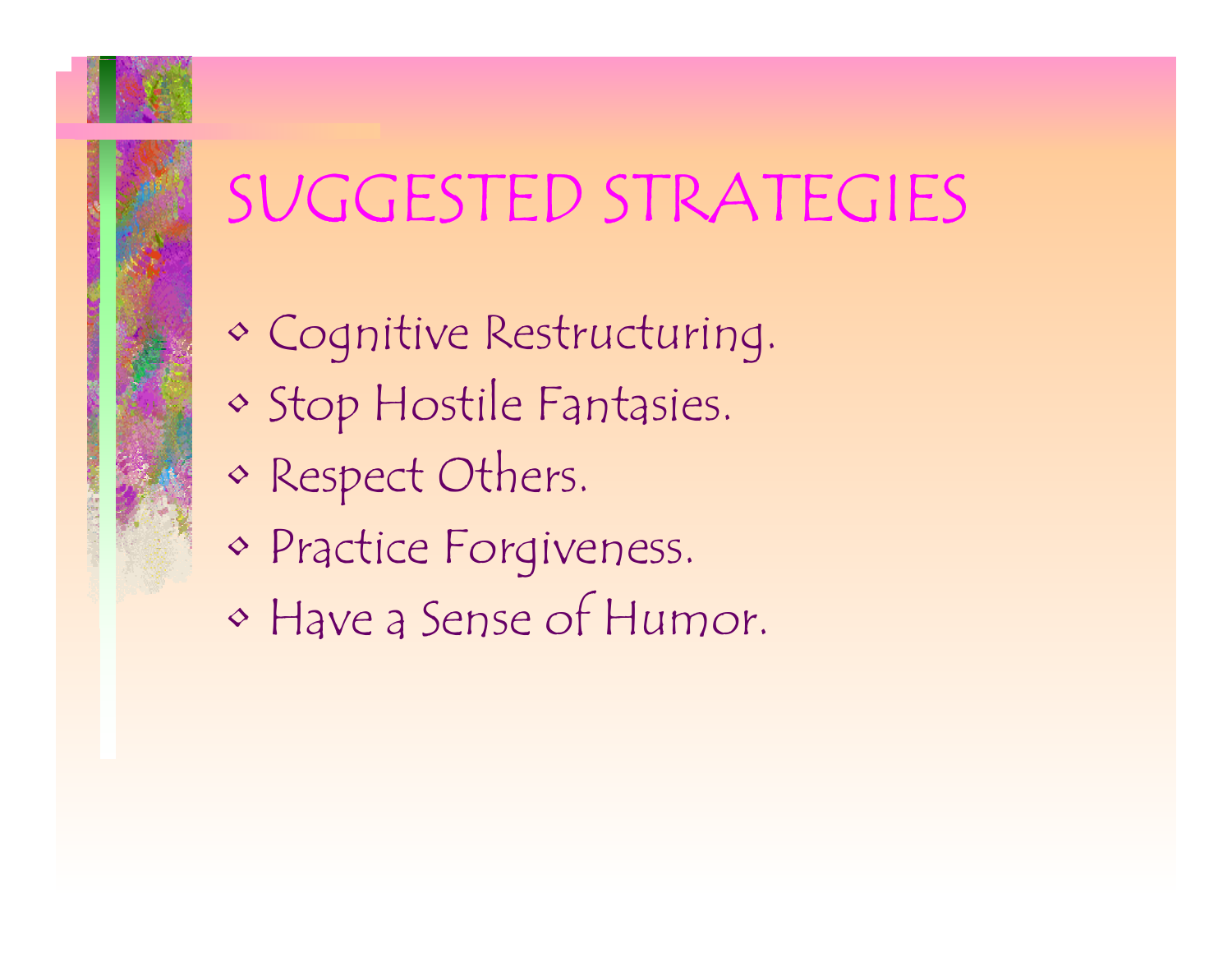## SOME SPECIAL STRATEGIES

- A TEN-STEP PROGRAM
- RULES FOR EXPRESSING ANGER
- TIME OUT
- COPING WITH YOUR CO-WORKERS OR BOSS
- RETHINK -(RECOGNIZE, EMPATHIZE, THINK, HEAR, INTEGRATE, NOTICE AND KEEP)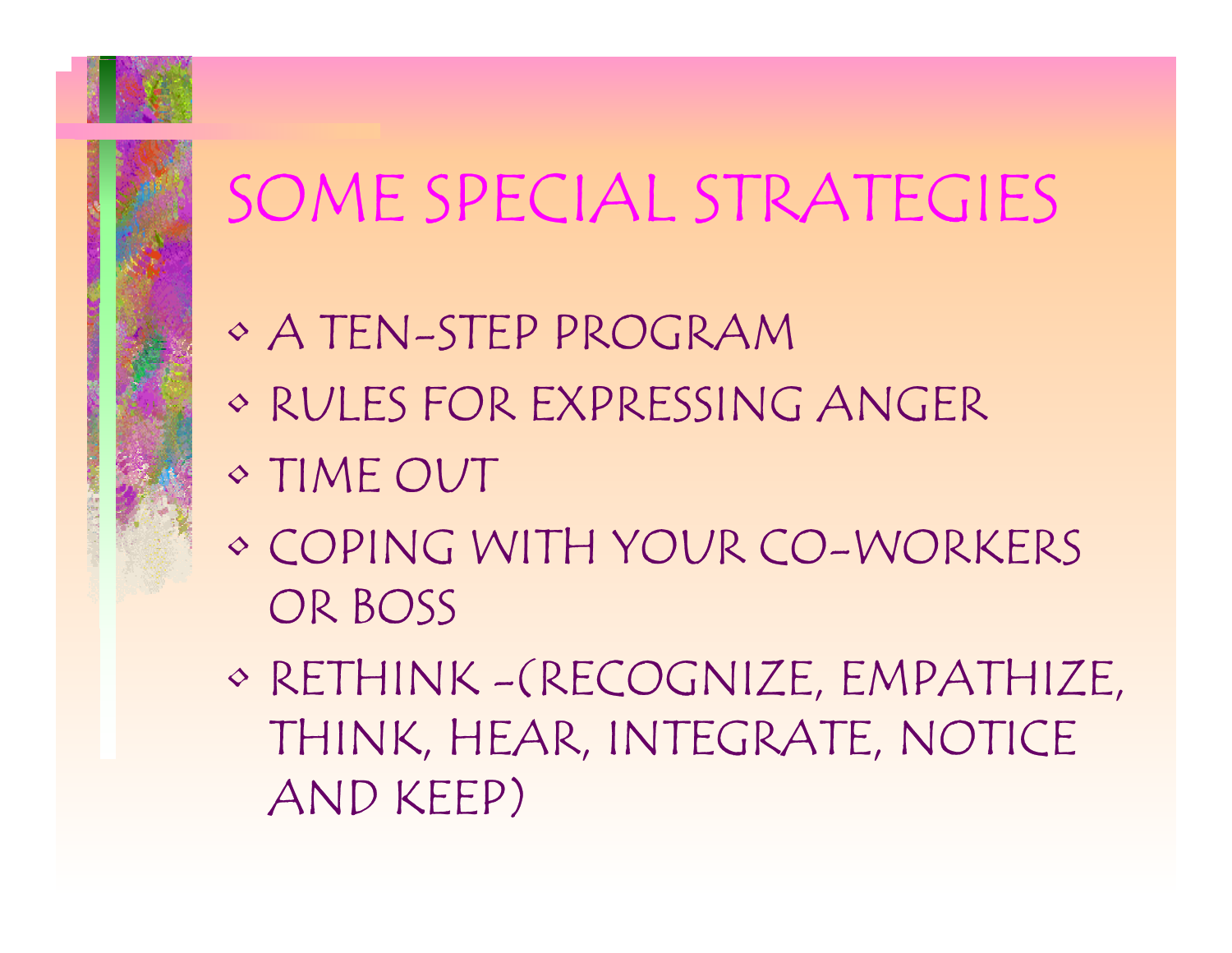

### 9 STRATEGIES FOR CONTROLLING HARMFUL HOSTILITY

- $\bm\diamondsuit$  Identify your pet peeves.
- $\bm\diamondsuit$ Reason with yourself.
- $\bm\diamondsuit$  Stop hostile thoughts, feelings and urges.
- Avoid over stimulation.
- $\bm\diamondsuit$ Assert yourself.
- Listen.
- Forgive.
- Pretend today is your last.
- $\bm\diamondsuit$  Help yourself and/or others to change.